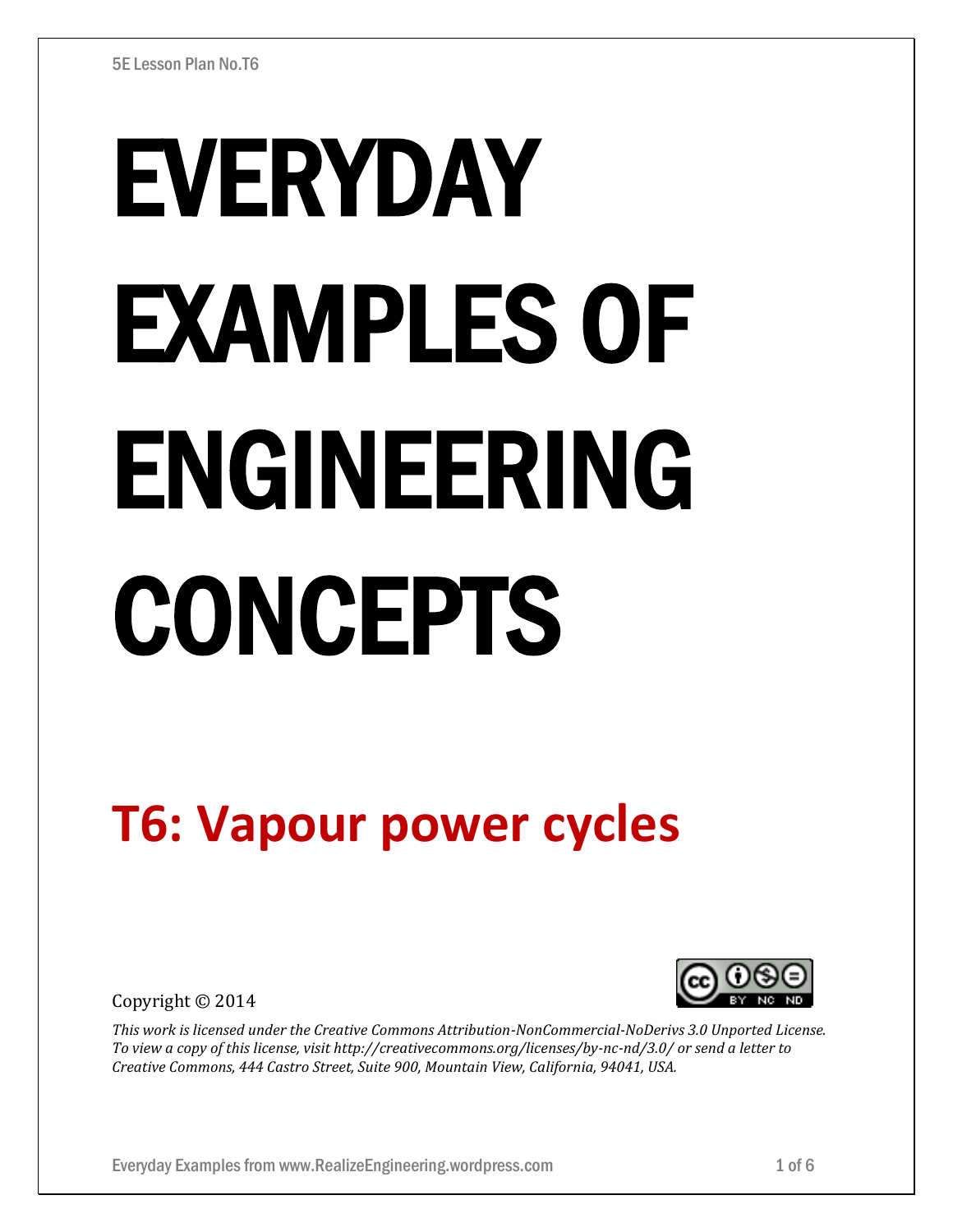*This is an extract from 'Real Life Examples in Thermodynamics: Lesson plans and solutions' edited by Eann A. Patterson, first published in 2010 (ISBN:* 978-0-9842142-1-1*) and contains suggested exemplars within lesson plans for Sophomore Thermodynamics Courses. They were prepared as part of the NSF-supported project (#0431756) entitled: "Enhancing Diversity in the Undergraduate Mechanical Engineering Population through Curriculum Change".* 

### **INTRODUCTION**

#### (from *'Real Life Examples in Thermodynamics: Lesson plans and solutions'*)

These notes are designed to enhance the teaching of a sophomore level course in thermodynamics, increase the accessibility of the principles, and raise the appeal of the subject to students from diverse backgrounds. The notes have been prepared as skeletal lesson plans using the principle of the 5Es: Engage, Explore, Explain, Elaborate and Evaluate. The 5E outline is not original and was developed by the Biological Sciences Curriculum Study<sup>1</sup> in the 1980s from work by Atkin & Karplus<sup>2</sup> in 1962. Today this approach is considered to form part of the constructivist learning theory<sup>3</sup>.

These notes are intended to be used by instructors and are written in a style that addresses the instructor, however this is not intended to exclude students who should find the notes and examples interesting, stimulating and hopefully illuminating, particularly when their instructor is not utilizing them. In the interest of brevity and clarity of presentation, standard derivations, common tables/charts, and definitions are not included since these are readily available in textbooks which these notes are not intended to replace but rather to supplement and enhance. Similarly, it is anticipated that these lesson plans can be used to generate lectures/lessons that supplement those covering the fundamentals of each topic.

This is the third in a series of such notes. The others are entitled 'Real Life Examples in Mechanics of Solids' (ISBN: 978-0-615-20394-2), 'Real Life Examples in Dynamics'(ISBN: 978-0-9842142-0-4).

#### **Acknowledgements**

Many of these examples have arisen through lively discussion in the consortium supported by the NSF grant (#0431756) on "Enhancing Diversity in the Undergraduate Mechanical Engineering Population through Curriculum Change" and the input of these colleagues is cheerfully acknowledged as is the support of National Science Foundation. The comments on an early draft made by Robert D. Handscombe of Handscombe Associates are gratefully acknowledged.

#### Eann A. Patterson

 $\overline{a}$ 

*A.A. Griffith Chair of Structural Materials and Mechanics School of Engineering, University of Liverpool, Liverpool, UK & Royal Society Wolfson Research Merit Award Recipient+*

<sup>1</sup> Engleman, Laura (ed.), *The BSCS Story: A History of the Biological Sciences Curriculum Study*. Colorado Springs: BSCS, 2001.

<sup>2</sup> Atkin, J. M. and Karplus, R. (1962). Discovery or invention? *Science Teacher* 29(5): 45.

<sup>3</sup> e.g. Trowbridge, L.W., and Bybee, R.W., *Becoming a secondary school science teacher*. Merrill Pub. Co. Inc., 1990.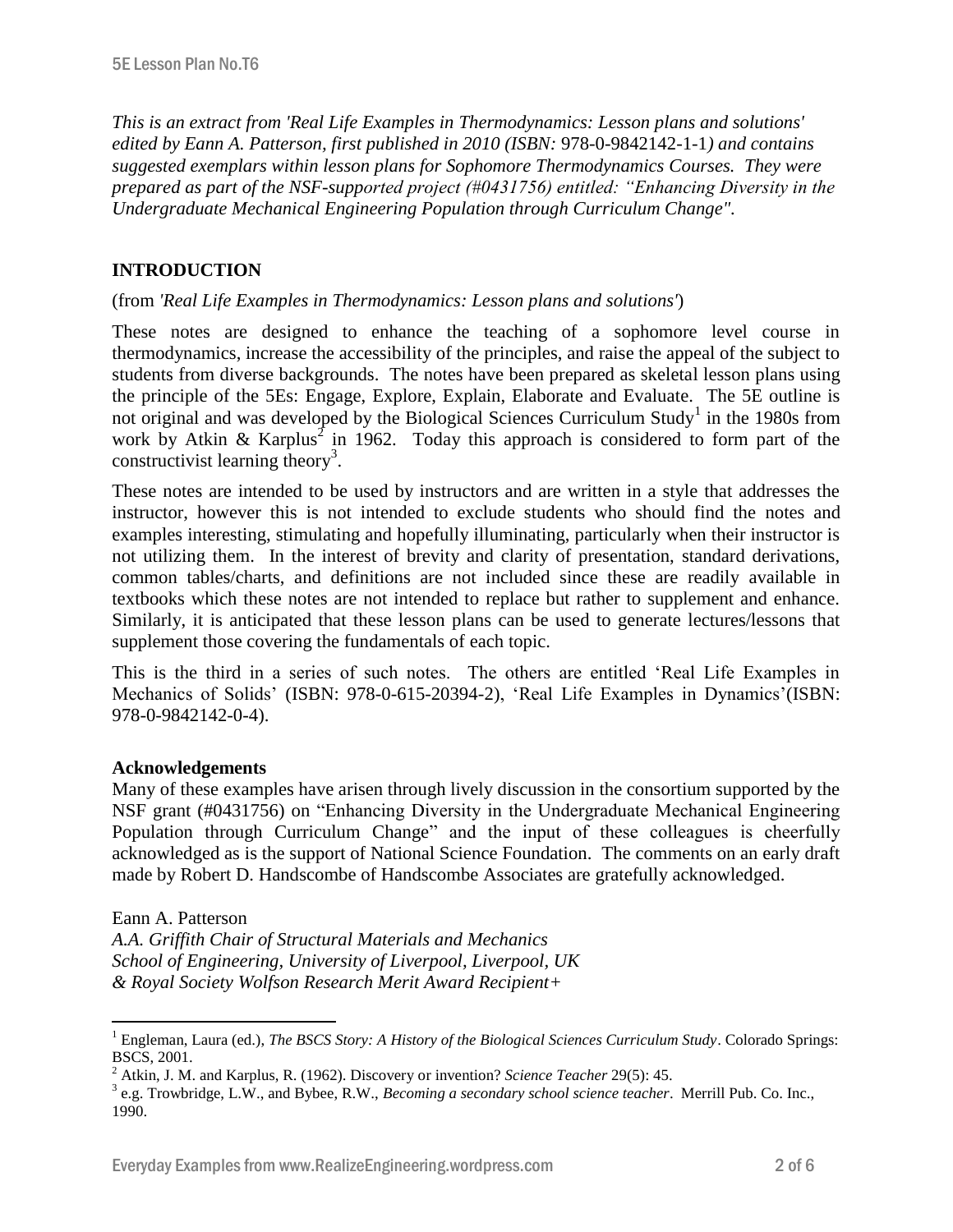#### **POWER CYCLES**

#### 6. Topic**: Vapour power cycles**

#### **Engage:**

Take a child's water pistol with a large reservoir into class together with a bucket and an electric kettle. If the windows in the room open, then perhaps you can fire the water pistol out of the window, otherwise use the bucket!

At the same time boil the kettle and produce clouds of steam. Perhaps you could ask a pair of students to hold down the kettle switch (until it boils dry) and to pump the water pistol (until it runs dry).



#### **Explore:**

Ask the students to describe the water pistol and kettle in engineering terms, i.e. what type of devices are they?

Answers: a pump: '*a device that raises, transfers, delivers or compresses fluids*' and a boiler: *'a vessel used for boiling; the part of a steam generator in which water is converted into steam*' according to the Merriam-Webster Online Dictionary<sup>4</sup>.

The water pistol and the kettle represent half of a vapor power cycle – the half in which we have to deliver work (via the pump) and heat transfer (via the boiler). You could pump some water (from the bucket) into the kettle with the water pistol to illustrate the relationship.

#### **Explain:**

We can draw the half of a Rankine cycle represented by the water pistol (pump) and kettle (boiler) as shown below and also plot it on a temperature-entropy plot.



 $\overline{a}$ <sup>4</sup> www.merriam-webster.com/dictionary/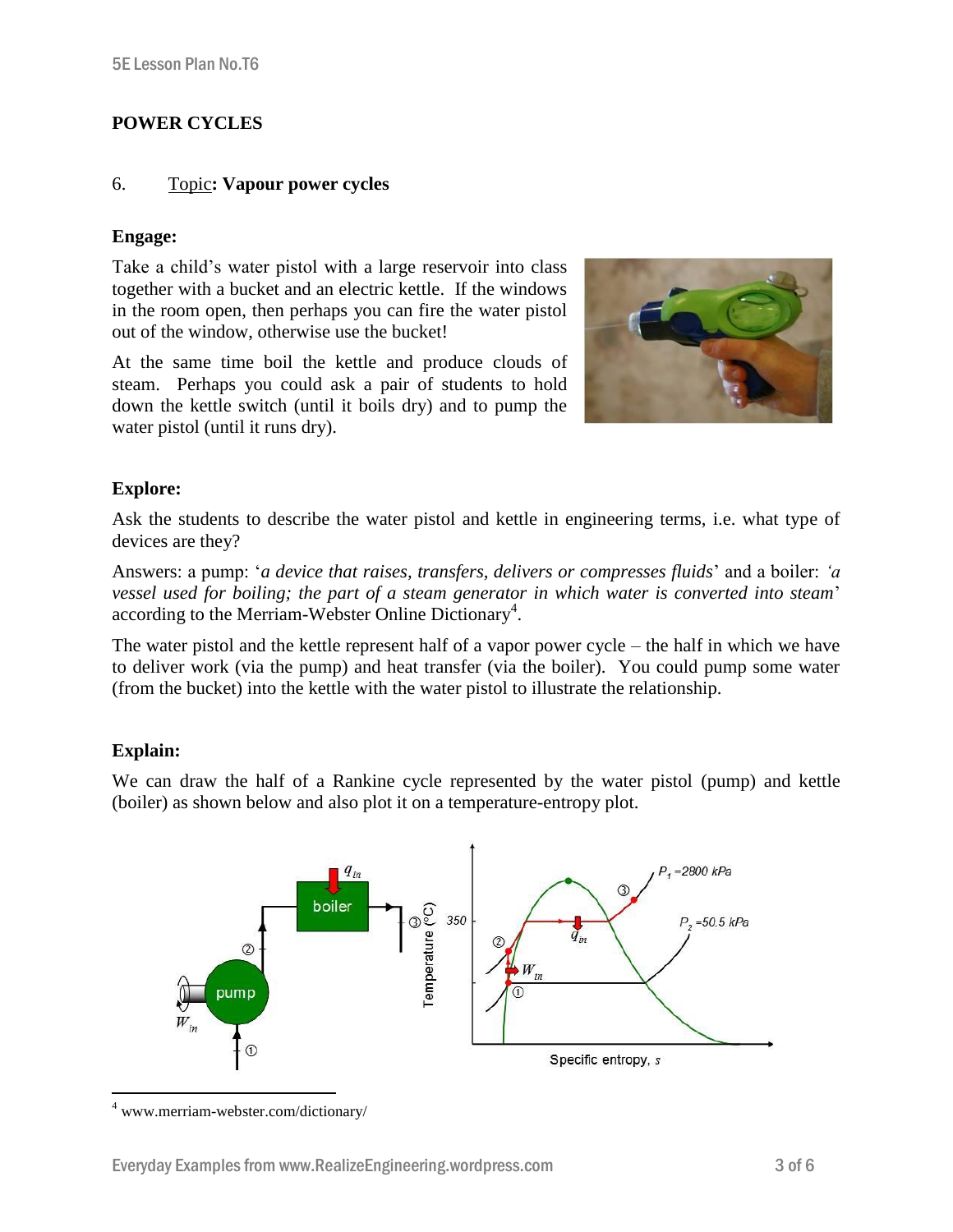For the typical temperature and pressure range illustrated in the T-s plot, the enthalpies can be determined from the steam tables [\(www.dofmaster.com/steam.html\)](http://www.dofmaster.com/steam.html):

State 1:  $P_1 = 50.5 \text{ kPa}$  and saturated water  $(x = 0)$  so

$$
h_1 = h_f = 341.6059 \text{ kJ/kg}, v_1 = v_f = 0.0010 \text{ m}^3/\text{kg}
$$
 and  $s_1 = s_f = 1.0941 \text{ kJ/kg/C}.$ 

State 2:  $P_1 = 2800 \text{ kPa}$  and  $s_2 = s_1 = 1.0941 \text{ kJ/kg/C}$ 

Work done between 1 and 2,  $W_{in} = v_1(P_2 - P_1) = 0.0010(2800 - 50.5) = 2.7495 \text{ kJ/kg}$ 

Hence the work input is equal to the change in enthalpy using the first law of thermodynamics. Noting that enthalpy is the internal energy of a substance plus the work done against the ambient pressure. So,

$$
W_{in} = h_2 - h_1
$$

and  $h_2 = h_1 + W_{in} = 341.6059 + 2.7495 = 344.3554 \text{ kJ/kg}$ 

State 3:  $P_3 = P_2 = 2800 \text{ kPa}$  and  $T_3 = 350 \text{ °C}$  so

$$
h_3 = 3121.8607 \text{ kJ/kg}
$$
 and  $s_3 = 6.7842 \text{ kJ/kg/C}$ 

And, the heat supplied by the boiler is

$$
q_{in} = h_3 - h_2 = 3121.8607 - 344.3554 = 2777.5053 \text{ kJ/kg}.
$$

#### **Elaborate:**

Two further components are necessary to complete a closed vapor power cycle, i.e. a turbine and a condenser. We can add them to the schematic of the power plant and complete the plot of the cycle on the T-s diagram, as shown below.



State 4:  $P_1 = P_4 = 50.5$  kPa and  $s_4 = s_3 = 6.7842$  kJ/kg/C which corresponds to a saturated mixture. In order to find the quality of the mixture we need from the steam tables,  $s_f = 1.0941$  $kJ/kg/C$  and  $s_{fg} = 6.4972 kJ/kg/C$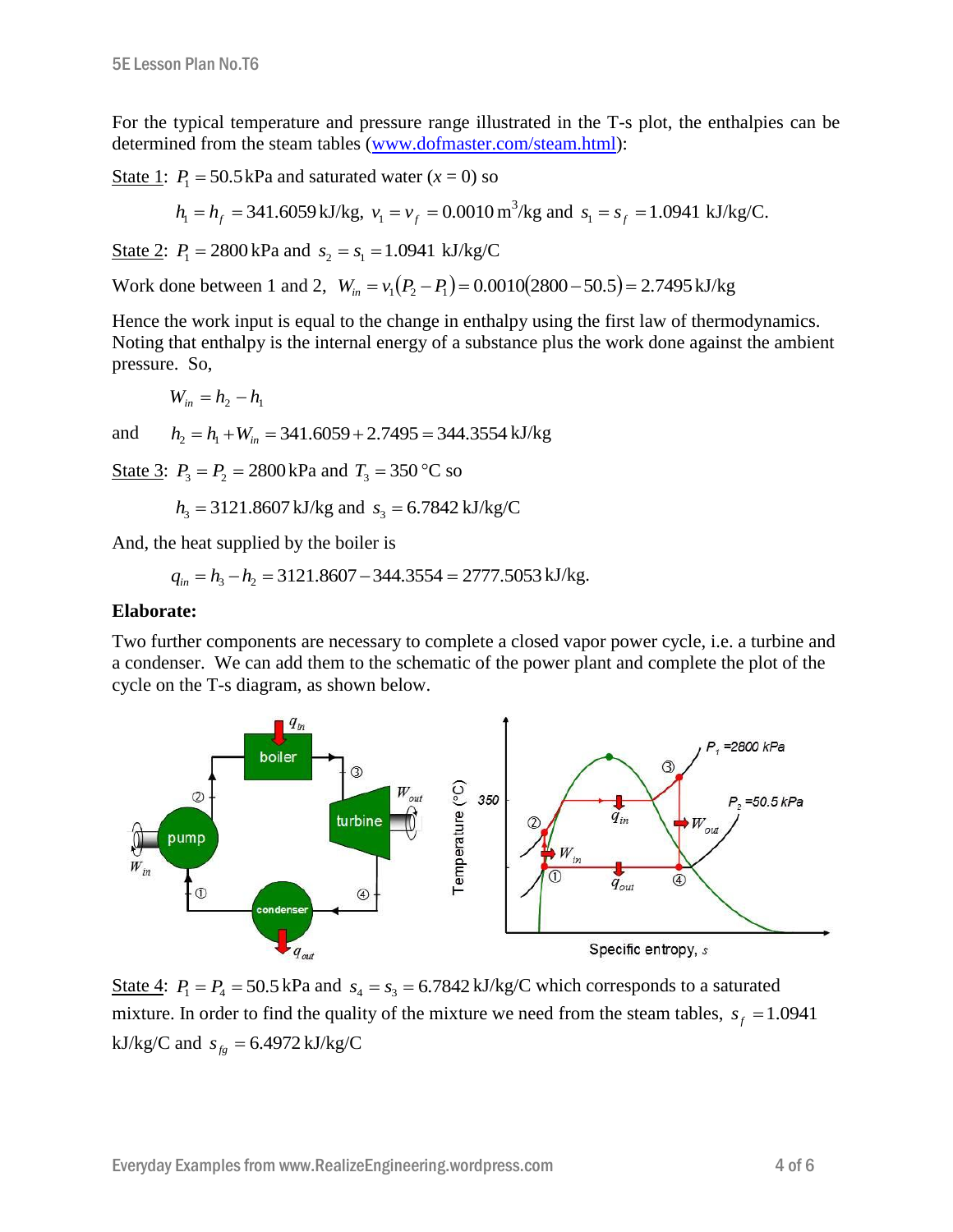thus 
$$
x = \frac{s_4 - s_f}{s_{fg}} = \frac{6.7842 - 1.0941}{6.4972} = 0.8758
$$
 and

from the steam tables  $h_f = 341.6059 \text{ kJ/kg}$  and  $h_{fg} = 2304.7903 \text{ kJ/kg}$ 

so 
$$
h_4 = h_f + xh_{fg} = 341.6059 + (0.8758 \times 2304.7903) = 2360.0888 \text{ kJ/kg}
$$

Now, again using the first law of thermodynamics for the ideal process  $(ds = 0)$ 

$$
W_{out} = h_3 - h_4 = 3121.8607 - 2360.0888 = 761.7719 \,\text{kJ/kg}
$$

The efficiency is defined as the ratio of the net work and heat supplied, i.e.,

$$
\eta_{th} = \frac{W_{out} - W_{in}}{q_{in}} = \frac{761.7719 - 2.7495}{2777.5053} = 0.2733 \text{ or } 27\%
$$

This is the best efficiency that a power plant operating over this cycle can achieve because it does not involve any irreversibilities, i.e. the processes in the pump and turbine are isentropic (constant entropy) and there are no pressure losses in the boiler or condenser. We can draw an actual cyclic including these irreversibilities as shown below by the solid lines.**Elaborate:**

Two further components are necessary to complete a closed vapor power cycle, i.e. a turbine and a condenser. We can add them to the schematic of the power plant and complete the plot of the cycle on the T-s diagram, as shown below.



Specific entropy, s

#### **Evaluate:**

Invite students to attempt the following examples:

#### *Example 6.1*

At a particular location a hot spring is available to provide a heat source for a vapor power cycle of a power station and not far away a meltwater river from a glacier is available to provide a heat sink. The hot spring has a flow of 1500 litres/sec at  $98^{\circ}$ C and the meltwater river a flow of 5600 litres/sec at  $1^{\circ}$ C. Design a vapor power cycle for a 8MW power station using heat exchangers to input and remove heat from the working fluid and assuming an 80% isentropic efficiency in the turbine and pump with no pressure losses in the boiler or condenser. Attempt to minimize the environmental impact of the power plant.